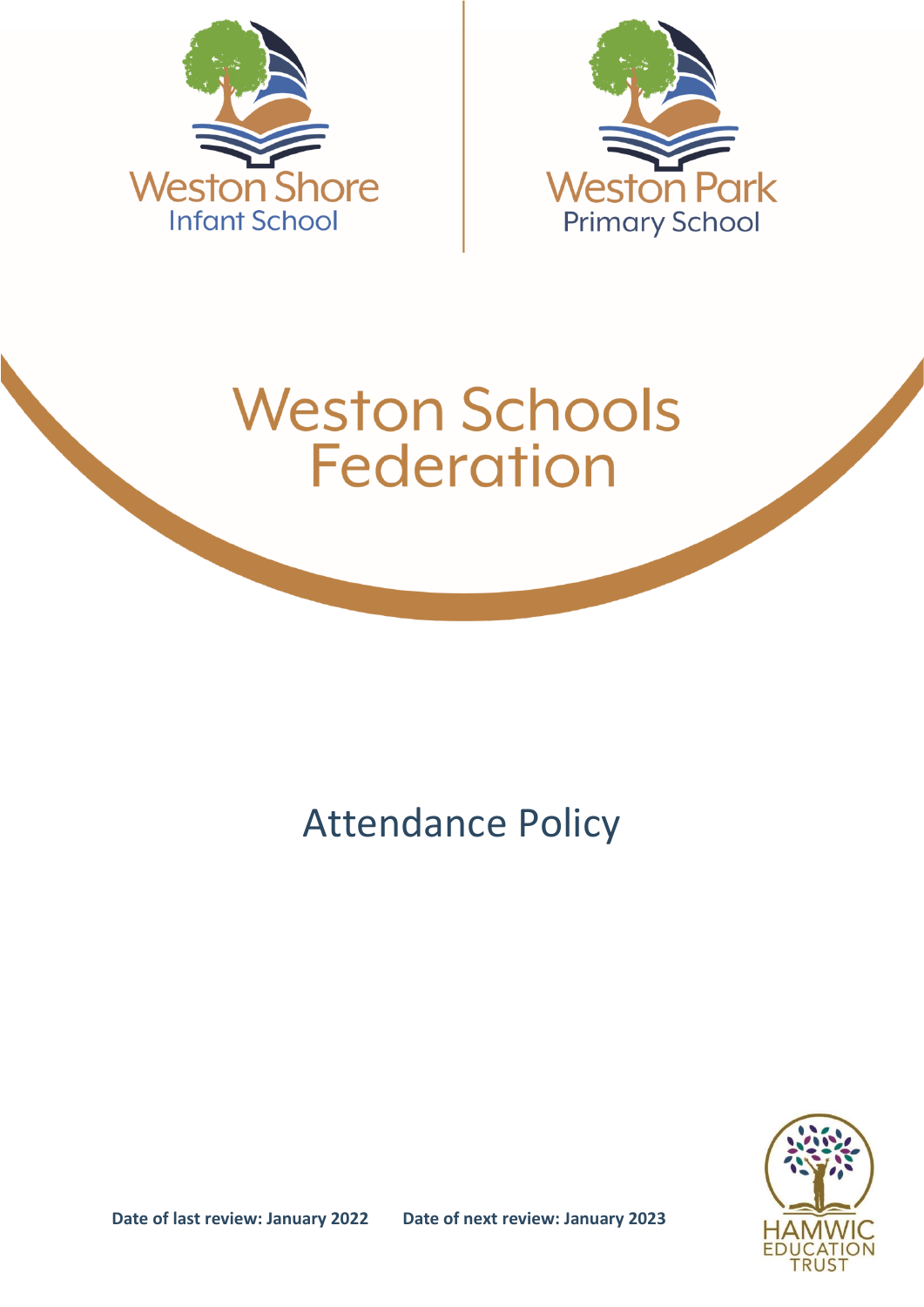#### **Vision**

Weston Shore Infant School and Weston Park Primary School recognise that good attendance is key to good pupil outcomes. The links between regular attendance, reaching potential attainment and future life opportunities are well researched. For this reason the schools will encourage good attendance and be robust in monitoring attendance and take action when attendance fails.

#### **Absence can be a symptom of:**

- Wider Safeguarding issues domestic violence, hidden harm etc.
- Low aspirations and or/disaffection
- Generational trend
- Economic climate
- Health or medical needs
- Lack of regard of the importance of regular attendance

#### **Aims**

- To maximise our attendance rates across our schools by encouraging, recognising and rewarding good attendance.
- To investigate individual absences and ensure that pupils and parents/carers are clear that unauthorised absences are not acceptable.
- To work closely with pupils and parents, along with other professional agencies, to help them overcome problems which prevent students from attending school regularly.

#### **The Legal Framework**

- Parents/carers are responsible for ensuring that children attend and stay at school. It is the responsibility of the school to support attendance and to take problems seriously which may lead to non-attendance.
- Penalty Notices may be issued under the Local Authority's (LA) Code of Conduct for the use of Penalty Notices in Cases of Non-Attendance at school. A copy of this Code of Conduct can be obtained from the Attendance Officer or the Education Welfare Service.

#### **Monitoring approach to Attendance**

Attendance is checked on a twice daily basis. Parents/carers of pupils who are absent without explanation will be contacted mid-morning by the School Office, this will be via phone call, text, email and Facebook Messenger. If contact is unable to be made a voicemail will be left asking for Parent/carer to make contact on the number provided. Parents/carer should expect to be contacted on the first day of their child's absence.

If contact is unable to be made, a letter will be sent home with the child upon their return to school. The letter will outline the absence and that contact was unable to be made, reason for absence must be completed and sent back into school.

Parents should endeavour to arrange non-urgent medical appointments outside of school hours. If this is not possible and the child has a medical appointment during the school day, (GP, hospital, dental, optician, CAMHS, school nurse referral), parent/carer will be asked to provide evidence of the absence; this could be by means of a letter,

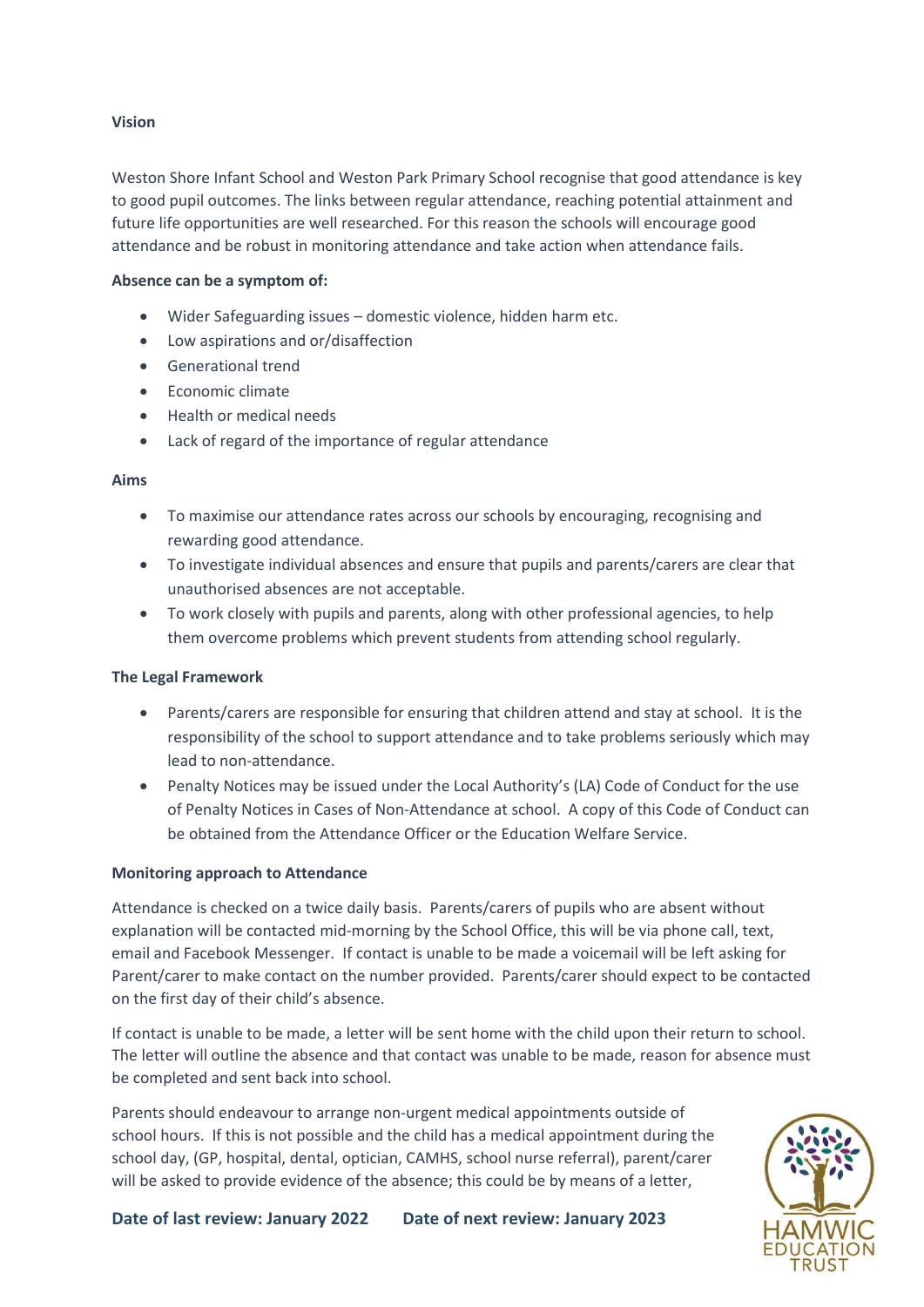confirmation from the Reception, prescription or a screenshot of the electronic system that GP surgeries now use. This needs to show the date and time of the appointment along with the name. Paper copies of the evidence will be photocopied and scanned and added to the child's file.

The authorisation of any absence is at the School's discretion. If a pupil is regularly absent due to illness, the school reserves the right not to authorise the absence and to request medical evidence. With parent/carer's permission, the school may also contact the pupil's GP.

In the case of those pupils whose level of attendance is causing concern, the school's Attendance Officer will send home letters and a copy of their child's attendance record to date. In some cases, the school may ask to meet with parents and place the child on an Attendance Plan. The family may also be referred to Early Help for additional support if necessary.

All unauthorised absence will put parents at risk of being issued with a Penalty Notice, or of legal proceedings being issued with a Penalty Notice, or of legal proceedings being instigated for failing to ensure their child's attendance at school.

#### **Strategies to Encourage Good Attendance**

We believe that pupils who do achieve good attendance should be recognised and rewarded; thus providing them with positive reinforcement and providing other pupils further incentives to improve their attendance.

Rewards are issued for both excellent attendance and improved attendance. This is done on a weekly and half termly basis for individuals. Recognition for this is made by:

- **•** Certificates
- Badges for children to keep.
- Individual names in the newsletter
- Personal congratulations from the Attendance Officer or other members of Senior Leadership Team.

Prizes are also given to the children for 100% attendance for the whole academic year.

Positive messages about good attendance are always delivered in class time and assemblies. An attendance board is kept up to date each week with each year group's attendance, parents/carers and pupil's can easily identify the year group who have achieved the highest percentage attendance for the previous week. Attendance data is always available from the Attendance officer or school office.

#### **Parent's Responsibilities**

 Parents/carers are under a legal duty to send their children to school regularly. In June 2017 the Supreme Court delivered judgment in relation to the Isle of Wight council's appeal which sought clarification on what is meant by 'fails to attend regularly' in the context of a prosecution for un-authorised non-attendance at school. The Supreme Court said that 'regular' means 'in accordance with the rules published by the school' and rejected the view that regular meant 'sufficiently frequently'. The rules of the school can be viewed in our School Attendance Leaflet: A Guide to Attendance at School.

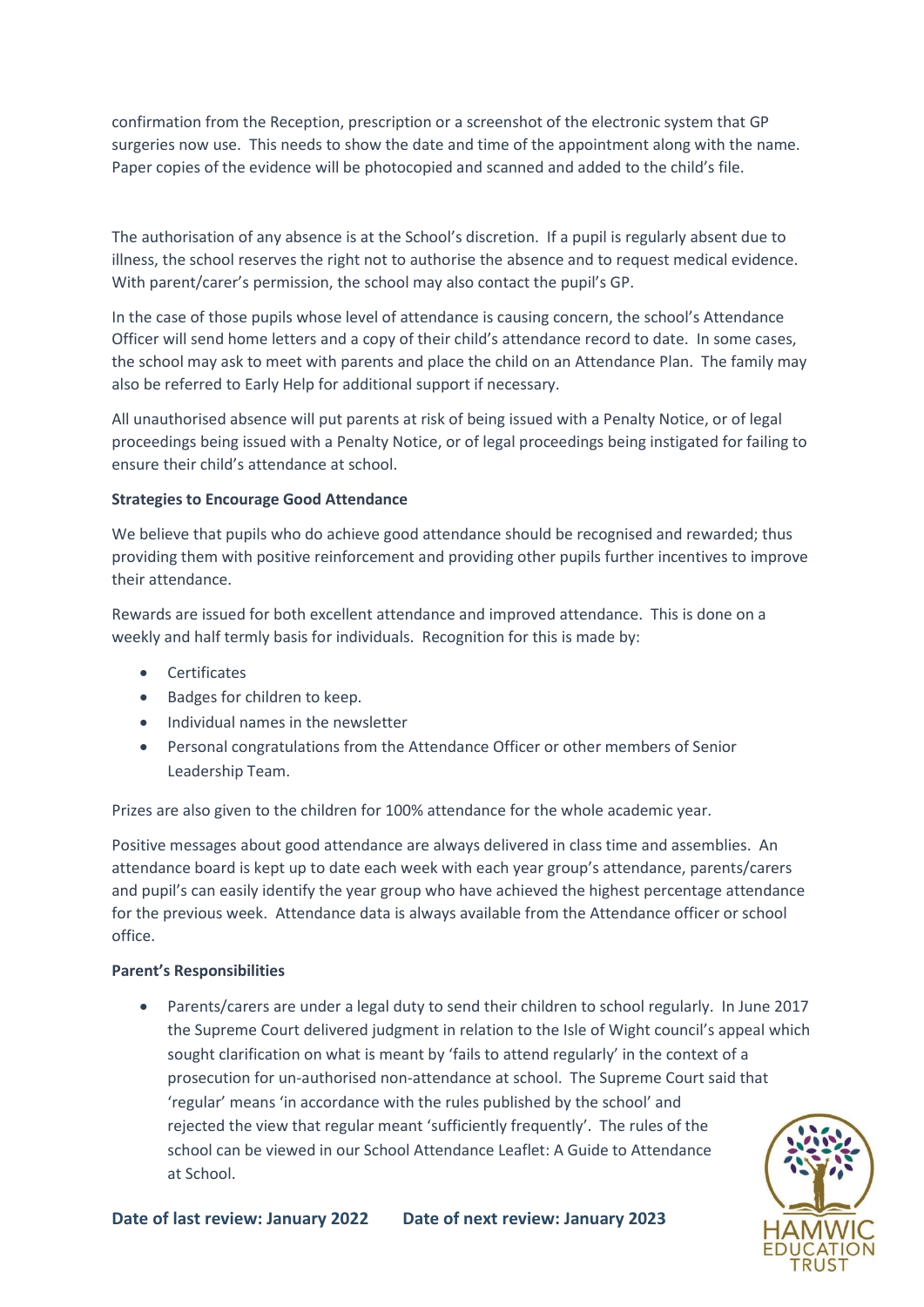- It is the Parent/carer's responsibility to inform the school of the reason for a pupil's absence as soon as possible on the day of absence.
- Parental/carer contact should be made by either telephone, email, Facebook Messenger or in person on each day of absence.
- Parent/carer should resolve any in-school problems with the appropriate member of Teaching Staff or Head Teacher without any adverse effect on attendance.
- If no Parental/carer contact is made on the day(s) of absence, parents/carer should personally contact the School office on the child's return to school.
- Parent/carer should discuss any problems with the school at the earliest opportunity so that parent/carers and staff can work together to address them.
- For absence from school for a medical appointment, Parent/carer must provide the letter or text message detailing the appointment.
- Our School website, newsletters and occasional letters provide the parents with details of our expectations.

#### **Interventions to Address Poor Attendance**

Staff across Weston Shore and Weston Park employ a range of strategies to address the problems of pupils who have unacceptably low levels of attendance and to identify those at risk. In school, the Attendance Officer, who is responsible for attendance, keeps detailed records of concerns and will regularly analyse the data. Records show the routes of intervention, early intervention is the key. Strategies for this intervention include telephone calls, letters home, meetings with parents in school, collection of children to ensure they are in school. Parent/carers will automatically be contacted by the school if their child's attendance starts to fall.

Where the non-attendance of a pupil is not solved or improved by the Attendance plans, we will refer to the Local Authority (LA) who will seek legal advice and may pursue legal action to enforce attendance through the courts.

Where there have been issues of long term absence we also work closely with the Attendance Officer and parent/carers to ensure the pupil is re-integrated back into school.

The Local Authority convenes annual attendance conferences and network meetings and is working closely with the Health Service professionals to improve attendance across the city.

#### **Legal Interventions**

#### *Fixed Penalty Notices*

Fixed Penalty Notices were brought in by Southampton LA in September 2005 as an alternative to prosecution. All pupils who have 10 instances of unauthorised attendance (ie 5 days) may be liable.

A full copy of the Local Authorities Code of Conduct for the use of Penalty Notices in Cases of Non-Attendance at school can be obtained from the school.

#### **The Importance of Registration and Punctuality**

It is essential that the registers are accurate and secure.

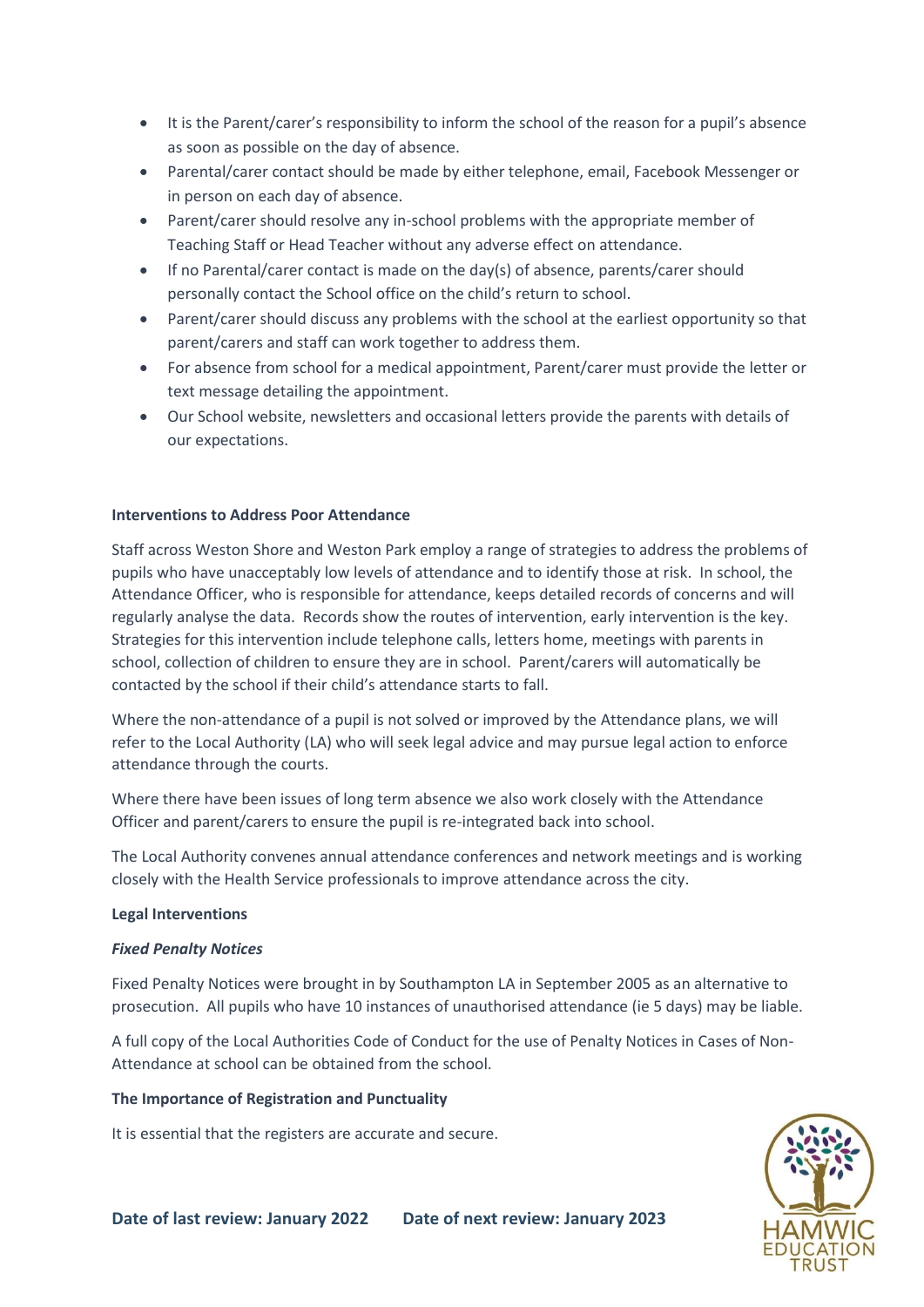The school opens at 8.45am, registration is from 8.45am till 9am. All schools must keep an attendance register in which, at the beginning of each morning and afternoon session, students are marked present or absent.

The doors to classes will close at 9am, pupils arriving after 9am will be required to sign in at the School office and attendance will be marked with an 'L' code with a reason given. Parent/carers will be advised that a packed lunch is required for the child. Class teachers should only enter a pupil as present '/' or absent 'N' code.

Pupils who arrive after 9.30am must also sign in at the office and be recorded as late with a 'U' code entered, again the number of minutes late will be entered along with a reason for the late attendance in comments, and Parent/carer will be advised that a packed lunch is required for the child.

Persistent lateness will result in strategies to address the lateness; initially via an Attendance plan and consequently persistent lateness also places parents at risk of a Penalty Notice being issued.

#### **Leave of Absence**

We will not automatically authorise requests for leave of absence. **There is not an automatic entitlement for any family holiday or leave of absence during term time.**

The Head Teacher will consider each request on its merits **but will usually only agree to leave in exceptional circumstances.** The most important considerations are:

- Whether the leave of absence could be taken during periods of normal school holiday
- Whether due consideration has been given to the timing of the leave of absence, e.g. at the start of a new term
- The pupil's current level of attendance
- No authorised absence will be given during SAT's periods, this will include all siblings within the family

Parent/carers must apply in writing to the Head Teacher at least three weeks in advance of the planned leave of absence. An application form is available from the school office which, once considered, will be returned to the parent/carer indicating whether or not the period of leave has been agreed. Parent/carers may be asked to come into school to meet with members of staff before a final decision is made.

In cases where overseas travel has been booked in advance of a request, the school may request sight of the travel documentation and where no return travel arrangements have been made, the student maybe removed from the school roll on the last day of their attendance.

When a leave of absence is requested for siblings in different schools parents should be aware that schools will liaise prior to a decision being made for any leave of absence requests.

Any requests for leave of absence that have not been agreed by the school, but are subsequently taken will put parents at risk of a Penalty Notice or prosecution.

In cases where a leave of absence request is declined the school will enter a 'G' code in the register which will denote an unauthorised absence.

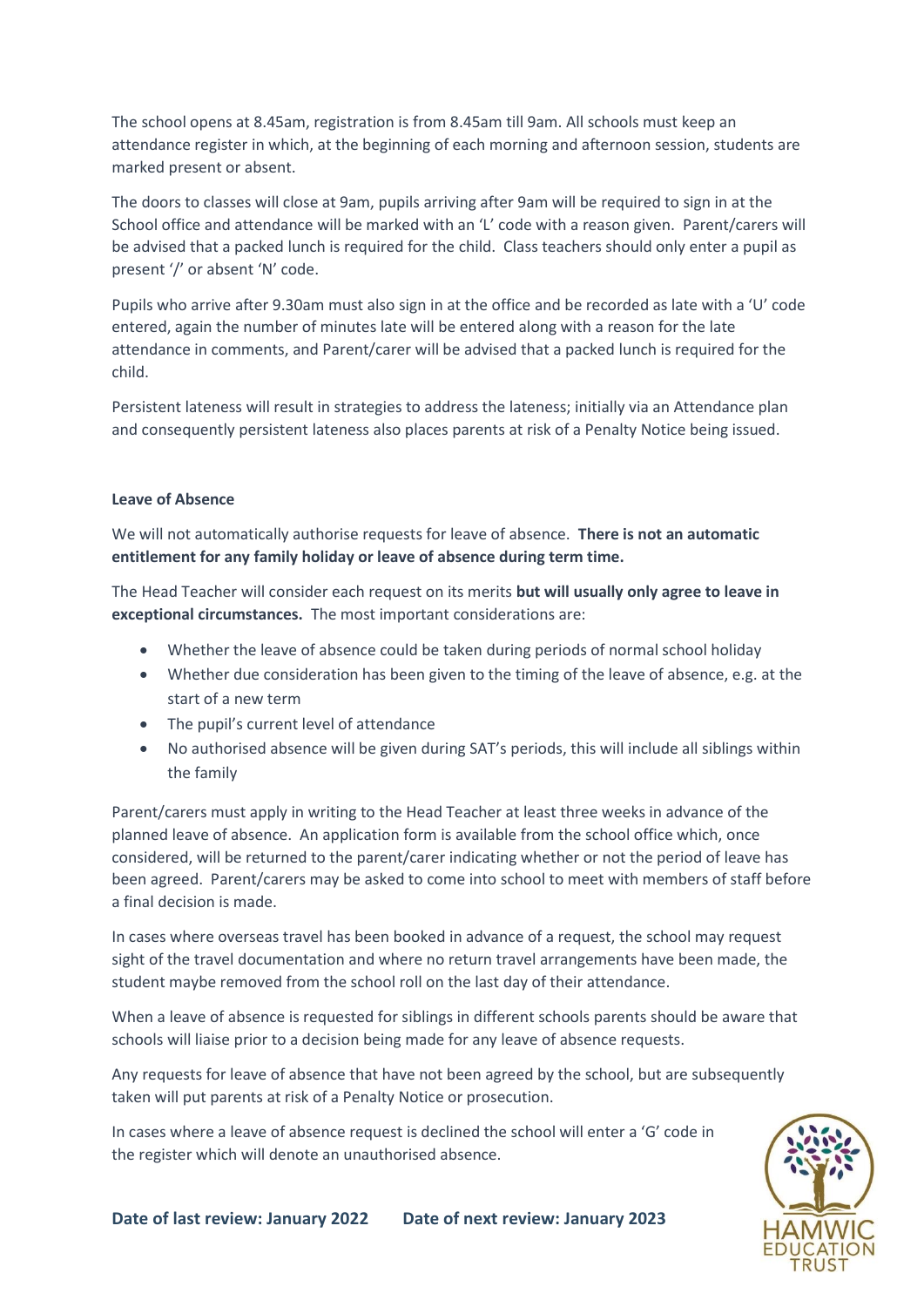An offence occurs if a parent/carer fails to secure a child's regular attendance at the school at which they are a registered pupil, of compulsory school age and that absence is not authorised by the school.

The issuing of a Penalty Notice may be considered appropriate in the following circumstances:

Failure by a parent/carer to ensure the child is not in a public place whilst being excluded from school on more than one occasion.

Unauthorised Absence of 10 or more sessions (5 school days) a singular or combination of the following codes ),U and G during any 80 possible school sessions (8 school weeks). These do not need to be consecutive days. Southampton City Council will review each penalty notice request but will use its discretion for each case.

# **Unauthorised Leave of Absence of 10 or more consecutive school sessions (G code only) within the academic year.**

In addition where a parent with whom the pupil normally resides has not made a prior application for a leave of absence and there are no exceptional circumstances that warrant the granting of a leave of absence in those particular circumstances. A Penalty Notice will not be issued unless the unauthorised leave of absence is at least 10 sessions (5 school days) consecutively. The Council will ignore any half term school holiday and any end of term school holiday in the calculation of consecutiveness so that if the unauthorised absence occurs before and after a half term or end of term, this will be regarded as consecutive.

# **Late arrival, after the close of registration, on 10 occasions or more during any 80 possible school sessions (8 school weeks)**.

School registers will be closed after the registration period in accordance with the School Attendance Policy. A 'U' code will then be used which will denote an unauthorised absence.

If a parent/carer has phoned their child in absent due to sickness, the parent is responsible that their child will remain at home during school hours, unless visiting the Doctor's surgery.

## **Attendance Officer Referrals**

Schools work closely with the Attendance Officer to support pupils whose attendance is causing concern. This includes the re-integration into school of pupils with long term absence. The Attendance Lead and Attendance Officers may instigate home visits and, therefore, will be able to assess the pupil's problems in the wider family context, offering advice and solutions where possible.

#### **School Attendance Policy**

This policy is monitored as a matter of course by those responsible for its day to day operation and is reviewed periodically. **Copies of School Attendance Matters: A Guide to Attendance at School** and the **Local Authority Code of Conduct for the use of Penalty Notices** can be obtained from the school.

## **Criteria for Success**

- Attendance rate increases
- Authorised absence rate decreases
- Unauthorised absence rate decreases

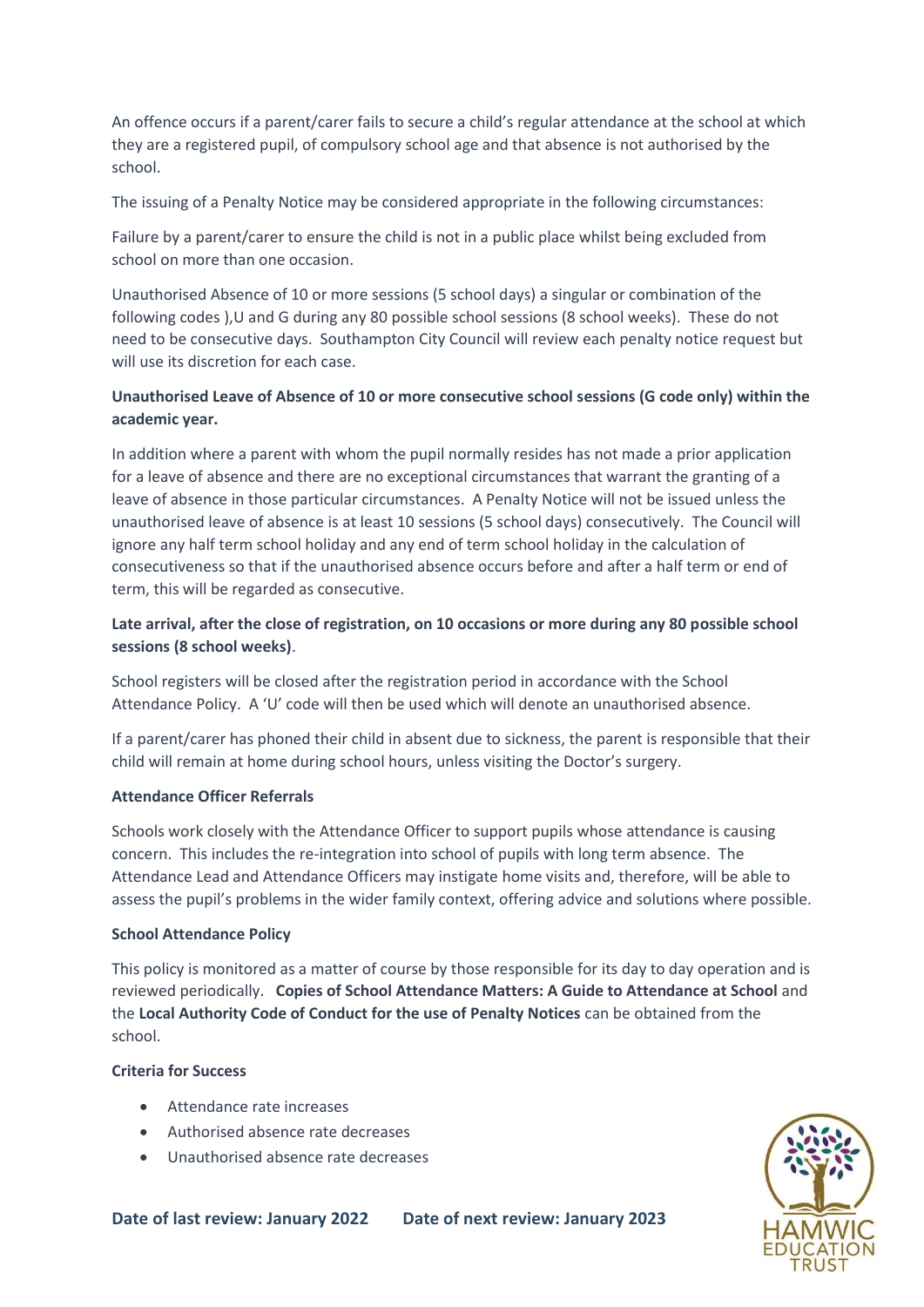• Improvement in individual's attendance.

#### **SCHOOL SPECIFICS**

|                                                 | <b>Weston Shore Infants</b> | <b>Weston Park Park</b> |
|-------------------------------------------------|-----------------------------|-------------------------|
| Attendance Lead                                 | Vanessa Ridler              |                         |
| <b>Attendance Officers</b>                      | Lucy Sketcher               | Natasha Coleman         |
| <b>Registration begins</b>                      | 8.45am                      |                         |
| Present mark given until                        | 9.00am                      |                         |
| Late mark given between                         | 9.00am-9.30am               |                         |
| U code, un-authorised absence,<br>applied after | 9.30am                      |                         |